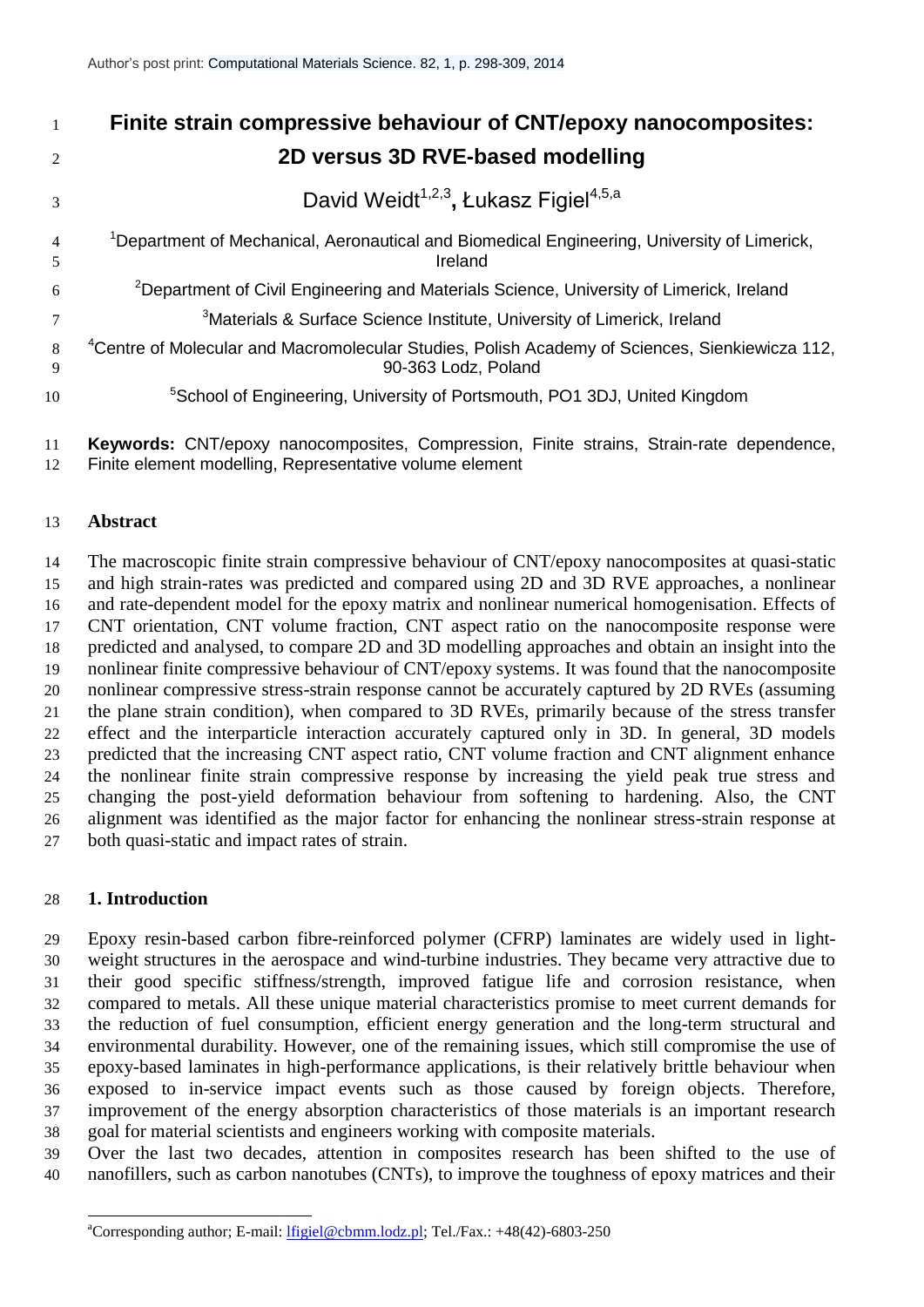composites. The exceptional mechanical properties of CNTs (e.g. stiffness, resilience) [1,2] and

 their specific surface area which is several orders of magnitude larger than conventional microfillers [3] offer means to enhance the mechanical performance of epoxy at low CNT concentrations. This

also includes the enhancement of energy absorption characteristics, which are brought by two main

deformation mechanisms: (1) enhanced nonlinear finite deformation of epoxy in compression due to

the presence of CNTs [4] and (2) CNT crack bridging mechanisms [5,6] accompanied by CNT pull-

out and interface debonding in tension. This work addresses the first of those two deformation

mechanisms.

 In contrast to the brittle behaviour of epoxy in tension, a prominent feature of epoxy undergoing compressive loading is its ductility [7]. Three distinct regimes can be recognised within the stress- strain curve. The linear elastic regime and yield is followed by a strain softening regime and a subsequent strain hardening regime. The nonlinear deformation of CNT/epoxy in compression depends on the manufacturing method-induced nanocomposite morphology (e.g. CNT distribution and CNT orientation), material composition (e.g. CNT volume fraction) and the deformation rate applied. Theoretically, CNTs aligned and optimally distributed within the epoxy matrix promise to provide the maximum enhancement in mechanical properties in the direction of CNT alignment. However, obtaining homogenous CNT dispersion and CNT alignment within polymeric matrices remains a significant research challenge. Despite some successful attempts of controlling the CNT alignment [8,9,10,11], only few studies investigated the effect of aligned CNTs in epoxy on the nonlinear compressive response (see for example [12]). Likewise, the nonlinear compressive response of CNT/polymer composites at high strain rates has only been sparsely researched [13,14,15].

 Advanced material modelling can complement experimental work, and assist experimentalists in exploring systematically the relationship between the process-induced nanocomposite morphology and rate-dependent nonlinear behaviour of CNT-based nanocomposites. Despite its practical importance, only a few numerical studies have considered the nonlinear compressive response of CNT/epoxy or CNT/polymer composites. Nanocomposite behaviour (e.g. CNT instability and damping behaviour) under compressive loading was predicted using molecular dynamics (MD) and multiscale finite element (FE) modelling [16,17,18]. The proposed models did not however consider sufficiently large deformations (important as an energy absorbing mechanism), strain-rate dependence (occurring during impact), and nanocomposite morphological effects (e.g. CNT orientation) for the prediction of the nanocomposite mechanical response.

 Therefore, this work seeks to determine the influence of material composition, nanocomposite morphology, and strain rate on the nonlinear compressive response of CNT/epoxy nanocomposites using the representative volume element (RVE) concept and nonlinear FE-based modelling. The RVE concept was followed in this work to account explicitly for the nanocomposite material composition and morphology, and study the influence of CNT volume fraction, CNT aspect ratio and CNT orientation on the nanocomposite response. A nonlinear finite strain constitutive model, developed and validated previously for the epoxy resin [19], was integrated with RVEs and implemented into the FE framework (ABAQUS) to capture the rate-dependent behaviour of the nanocomposite matrix ranging from quasi-static to impact strain rates. Two- and three-dimensional (2D and 3D) RVE-based computational models were developed to study their accuracy and computational-efficiency in capturing the nonlinear, finite strain response of the nanocomposites.

 This paper is structured as follows. Modelling methodology and its numerical implementation are introduced first. Then, results of a mesh convergence analysis and RVE size study are shown. Subsequently, 2D and 3D RVE-based predictions of the finite strain behaviour of CNT/epoxy nanocomposites are presented and discussed with respect to nanocomposite morphological characteristics, strain rate, computational effort and experimental results.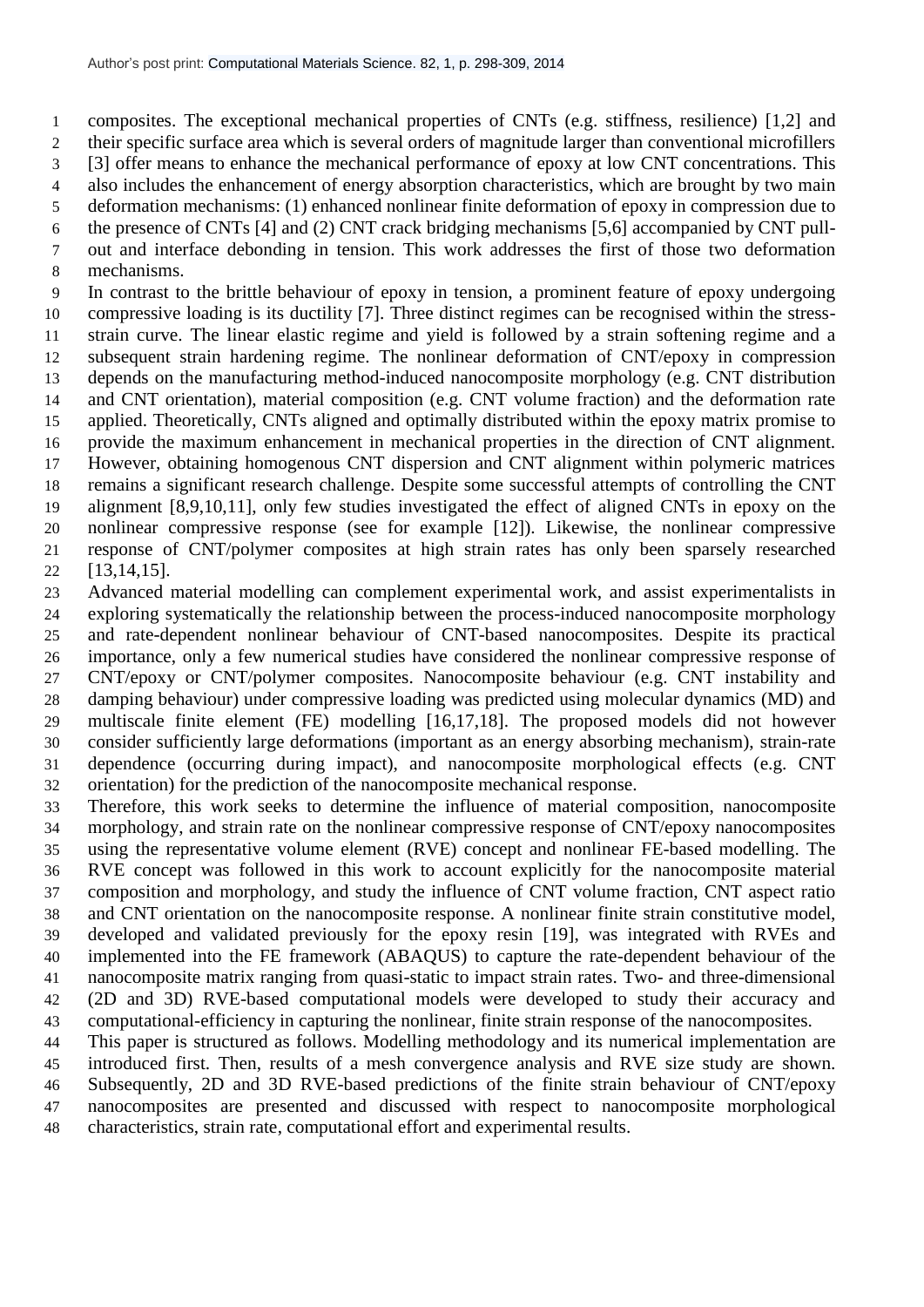# **2. Framework of modelling**

 The applied modelling approach (see Fig. 1) involves four length scales of the nanocomposite: (1) the nanoscale, where CNT properties were derived using molecular mechanics; (2) the microscale, where the discrete CNT and discrete epoxy were represented by a homogenised solid cylinder and continuous medium, respectively; (3) the mesoscale, where the morphology of the nanocomposite was reconstructed using RVEs under assumptions of global periodicity; and (4) the macroscale at which the nanocomposite response (stress-strain curves) was predicted. These stress-strain curves might serve as further input in a bottom-up multiscale approach for the prediction of the impact performance of CNT/epoxy-based composite systems. The parameters captured by each scale are presented in Table 1.

Continuum theory was assumed to hold down to the scale at which the nanocomposite morphology

can be captured with an RVE. This offers a compromise between accuracy and computational time.

The RVE, as a building block of the macroscopic nanocomposite, allows for the prediction of the

macroscopic behaviour using a numerical nonlinear homogenization technique.

# **2.1. Representative Volume Elements (RVEs)**

 An RVE is defined here as the minimum size of a heterogeneous material model that ensures a sufficiently accurate representation of the macroscopic material behaviour. Hence, it has to contain a minimum number of CNTs and deformation mechanisms to represent statistically the response of

the macroscopic nanocomposite.

 The morphology of CNT/epoxy nanocomposites is quite complex and its reconstruction using RVEs poses significant challenges even when CNTs are simplified as straight and non-bundled short fibres of different distributions and orientations, as is the case in this work. 3D RVEs are a natural choice to capture such morphologies, but they require a large number of finite elements and computational resources. On the other hand, 2D RVEs are computationally more efficient than 3D RVEs, but they can compromise the accuracy of their predictions.

 Therefore, two types of RVEs were considered and compared here: (a) 2D RVEs assuming the plane strain condition (see Fig. 2a and 2b) and (b) 3D RVEs (see Fig. 2c and 2d). 3D RVEs were chosen because of their ability to accurately capture the CNT geometry with two 'nanometre' dimensions in the plane of the circular cross-section and one dimension in 'micrometre' scale in CNT axis direction. As a consequence, 3D RVEs exhibit the correct ratio of number of CNTs to RVE volume for a given CNT volume fraction. On the other hand, 2D RVEs were chosen for their computational efficiency on the account of the following assumptions: (a) the third dimension of 2D RVEs under plane strain is neglected (set to unity here), and only one 'nanoscale' dimension is captured (i.e. thickness of a CNT) – hence, the CNT shape is captured accurately in the x-y plane only, and the ratio of the number of CNTs to 2D RVE volume for a given CNT volume fraction depends here on the scaling of the CNT dimensions, and (b) the well-known constraint imposed on

 the out-of-plane strains (in the z-direction here), which is expected to provide a stiffer macroscopic response.

 Both, 2D and 3D RVEs assumed two different CNT orientations: (1) aligned (in the x-direction) (see Fig. 2a and 2c), and (2) misaligned (random) (see Fig. 2b and 2d). The sides of each of the RVEs used possess equal lengths, except for 3D RVEs of randomly distributed and aligned CNTs

(see Fig. 2c) , where a cuboidal cell was chosen over a cube in order to save computational costs

related to the required number of CNTs. For example, a cubic RVE with a minimum edge length of

two times the CNT length, a CNT volume fraction of 0.01 and an aspect ratio of 50, would require

255 CNTs. In contrast, cuboidal RVEs would need to be populated with a significantly smaller

- number of CNTs depending on the ratio of the longer to shorter RVE edge. The ratio of CNT dimensions to RVE dimension is much smaller in the transverse direction. Hence, the long side of
- the cuboidal RVE was assumed to be crucial for its size. The length of the short edges of the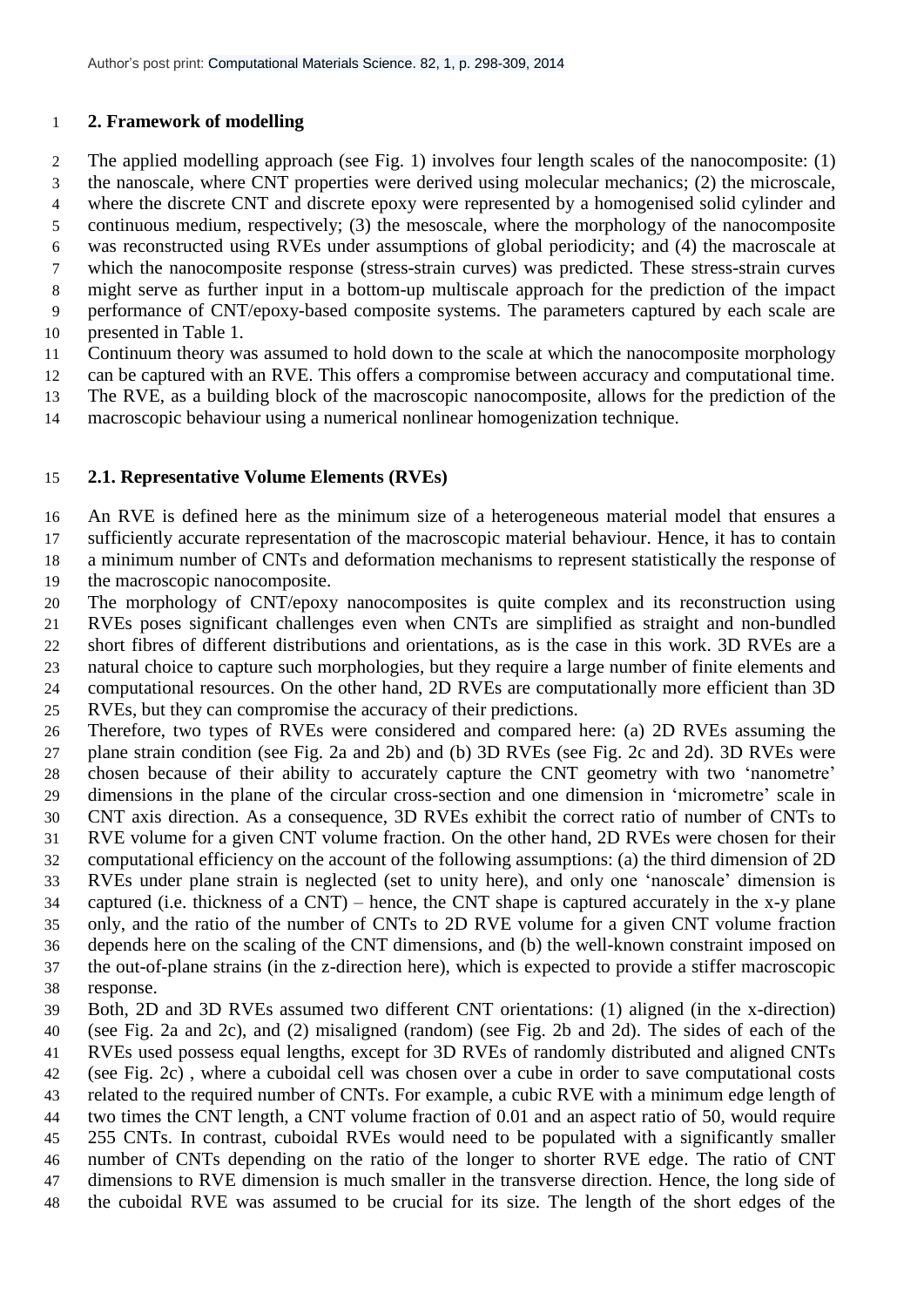1 cuboidal RVE were set equal to the short edges in an RVE of 20 CNTs that exhibits a long edge 2 length of  $2.5 \times CNT$  length.

3 In-house developed scripts were used to build 2D and 3D RVEs of the nanocomposite. One of the

 key-functions included in these codes was the random positioning and the random alignment of CNTs in a squared, cubic or cuboidal geometric cell representing the RVE. A typical acceptance- rejection algorithm was employed to populate RVEs with cylinder-like objects representing homogenised CNTs (see Section 2.1.2). For this, checks for intersections with previously generated objects were carried out either resulting in the deletion or inclusion of the newly generated object. This procedure continued until the requested number of CNTs was incorporated. The assumption of morphological periodicity imposed additional conditions on the objects intersecting the boundaries of the RVE – those objects were divided into inner and outer parts, and the latter ones were translated to the inside of the opposite RVE edges. A review on numerical generation of random fibre composites may be found in [21]. A non-contacting distribution of CNTs was enforced by assuming a minimum distance between

 CNT surfaces, which was set equal to the CNT diameter. Accounting for overlapping and connection of CNTs may affect the stiffness of the nanocomposite as shown by Makvandi and Öchsner [22]. Additionally, the effect of CNT agglomerations is not considered, although the level of CNT agglomeration was found to have a significant effect on the nonlinear stress-strain response of CNT nanocomposites [23]. However, CNT agglomerations may be minimized by using an appropriate dispersion method [5], surface functionalisation [24], low CNT volume fractions [25]

21 and low CNT aspect ratios [25,26].

22 The meshing of the RVEs was performed using the ABAQUS built-in free meshing algorithm. 23 Periodic boundary conditions require that relevant nodal coordinates of finite elements lying on 24 opposite faces (or edges) of an RVE are the same before and during deformation. In the case of 3D

25 RVEs, the matrix material was discretised by 10-node quadratic tetrahedron elements (C3D10) and

26 the CNT by 20-node quadratic brick elements (C3D20). 6-node quadratic plane strain triangle 27 elements (CPE6) were used in 2D RVEs for both, CNT and matrix discretisation.

#### 28 *2.1.2. Carbon nanotube representation in RVEs*

 The concept of the effective (homogenised) representations of single-walled CNTs (SWCNTs) [27] was followed by modelling SWCNTs as homogenised solid fibres of the given aspect ratio. This SWCNT representation is computationally more efficient when compared with a discrete, tubular representation of a SWCNT. In general, the effective CNT is transversely isotropic with five independent elastic constants. In the present work, it was assumed for simplicity that the material behaviour of each homogenised CNT is linear elastic and isotropic, i.e. it can be described by only two elastic constants: Young's modulus  $E^{\text{eff}}$  and Poisson's ratio *v*, which were determined from the

36 following equations for zig-zag SWCNTs based on harmonic potentials [27]:<br> $F^{\text{eff}} = \frac{4\sqrt{3}C_{\rho}}{2\pi\epsilon_0}$ 

$$
E^{\text{eff}} = \frac{4\sqrt{3}C_{\rho}}{(R/2)\left[9 + 3\left(C_{\rho}r_0^2/C_{\theta}\right)/(2\eta)\right]},
$$
\n(1)

$$
v = \frac{-1 + (C_{\rho}r_0^2/C_{\theta})/(2\eta)}{3 + (C_{\rho}r_0^2/C_{\theta})/(2\eta)},
$$
\n(2)

$$
\eta = \frac{14 + 12\cos(\pi/n) - 2\cos^2(\pi/n)}{10 + 4\cos(\pi/n) - 6\cos^2(\pi/n)},
$$
\n(3)

37 where  $C_{\rho}$ =742nN/nm [27] is the bond stretching force constant,  $C_{\theta}$ =1.42nNnm [27] is the bond angle variation constant, *r*0=0.1421nm is the C-C bond length, *R*≈5nm is the CNT radius and *n*=128 is the corresponding chirality of a zig-zag SWCNT. Effective Young's modulus and Poisson's ratio were calculated to be equal to 143.62GPa and 0.16, respectively.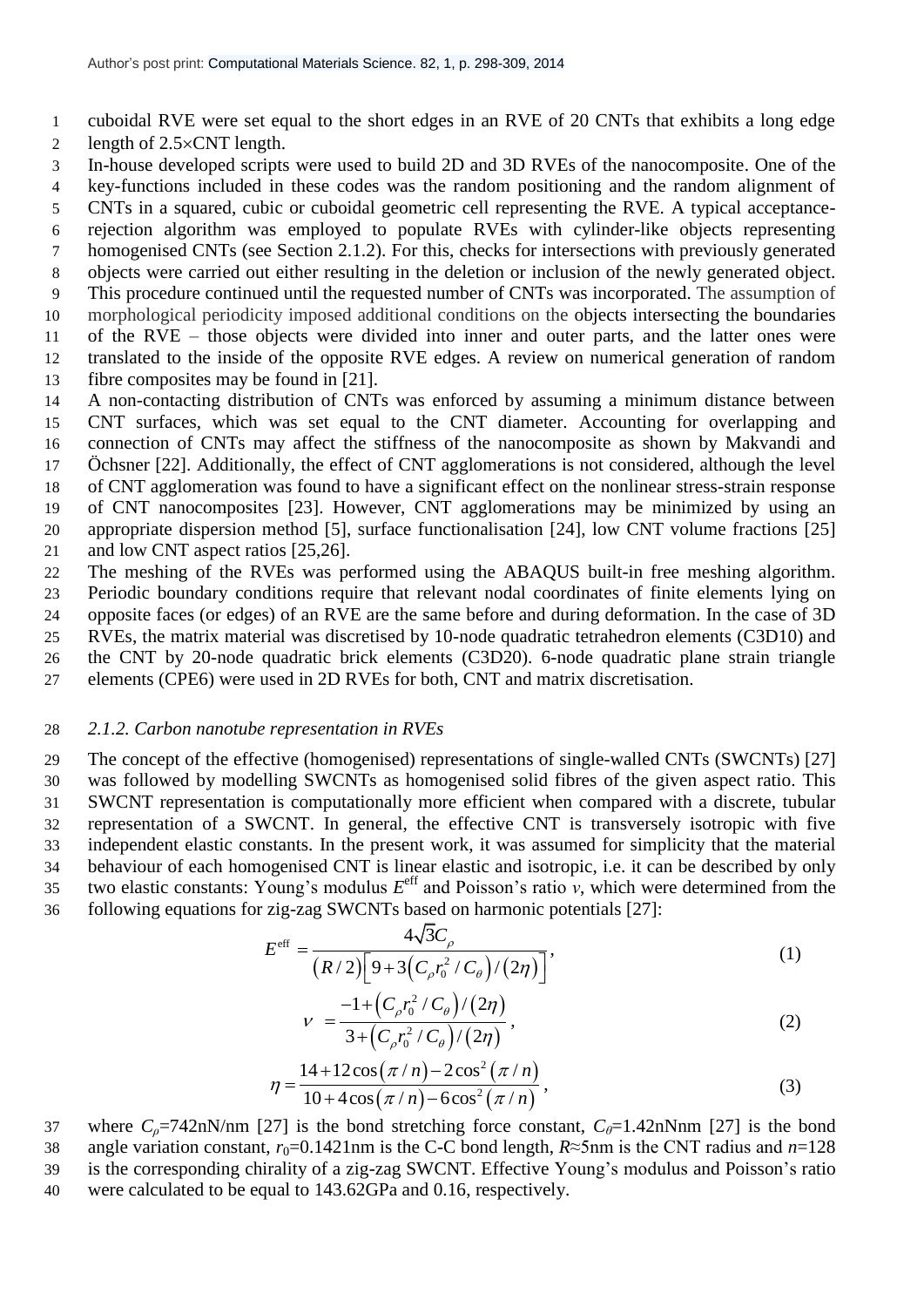## *2.1.3. Constitutive model for the epoxy matrix in the RVE*

 The physically-based constitutive 'glass-rubber' model proposed and experimentally-validated for thermosetting resins [19] was chosen to represent the nonlinear strain rate-dependent behaviour of the epoxy matrix. The model assumes two sources of energy arising from perturbation of interatomic potentials (relaxed by thermally activated flow events) and from entropy-elastic perturbation of molecular conformations (arising from preferred molecular alignment) [19]. As a result, there are two deviatoric stress components: (1) bond-stretching stress and (2) conformational stress (described in terms of isotropic hyperelasticity). The model is able to capture strain-rate dependence of the yield peak, strain softening, and to account for the adiabatic heating (active upon impact rates of deformation). The constitutive model incorporates those features by applying the Eyring and fictive temperature concepts, and a representation of the plastic-strain-induced rejuvenation [19].

 The model was described within the framework of nonlinear continuum, and hence its kinematics is driven by the deformation gradient tensor, while its rate-dependency is driven by the viscous part of the deformation rate tensor. The model was implemented into the nonlinear FE framework using a

user subroutine UMAT (ABAQUS/Standard). Model parameters obtained for the standard

bisphenol A resin were used in these simulations [19].

## *2.1.4. CNT/epoxy interface/interphase in the RVE*

 The CNT and epoxy were assumed to be perfectly bonded in this work. However, this is only an approximation to the real picture of the interface behaviour in CNT/epoxy nanocomposites, where the strength of interactions between CNT and epoxy varies depending on the CNT surface functionalisation [28]. Also, it was assumed that the epoxy properties in the vicinity of CNTs are the same as in the bulk. This is again an approximation as the presence of CNTs can change the epoxy dynamics and/or disrupt its network near the CNT [29]. Incorporation of an interface/interphase can significantly change the stress transfer efficiency [30,31,32] and affect the nonlinear behaviour of the nanocomposite [23,33].

## **2.2. Computational homogenisation: RVE-to-macro transition**

 Computational homogenisation was applied to calculate macroscopic stresses from each RVE. The nanocomposite was assumed to be globally periodic, i.e. consisting of the same repeatable RVE. The macroscopic deformation was considered as strain-controlled and it was assumed that the 31 applied macroscopic strain  $\varepsilon_M$  is uniform such that each RVE experienced the same strain. The strain within each RVE boundary consisted of the linear contribution resulting from the macroscopic strain, and the periodic component, which arises from the nanocomposite morphology. Therefore, the resulting displacements in the RVE are given as:

$$
u_{\text{RVE}} = u_{\text{M}} + u_{\text{per}}\,,\tag{4}
$$

35 where the displacement due to the macroscopic strain  $\varepsilon_M$  is given through the well-known linear relation:

$$
u_{\rm M} = \varepsilon_{\rm M} x_{\rm RVE},\tag{5}
$$

37 where  $x_{RVE}$  denotes the relevant position within the RVE, and the periodic boundary conditions were applied to link the opposite boundaries (faces and/or edges) of the RVE to ensure they

39 undergo the same displacements according to:  
\n
$$
u_{\text{RVE}}^{+} - u_{\text{RVE}}^{-} = u_{\text{M}}^{+} - u_{\text{M}}^{-} = \varepsilon_{\text{M}} \left( x_{\text{RVE}}^{+} - x_{\text{RVE}}^{-} \right),
$$
\n(6)

 where symbols '+' and '–' represent corresponding points on two opposite faces and/or edges of the RVE boundary.

- 42 In this work, the RVE domain was separated into corner nodes  $(I<sub>C</sub>=1-8)$ , faces (Top, Bottom, Left,
- Right, Front, Rear) and edges. The corner node 1 was constrained in all directions to prevent rigid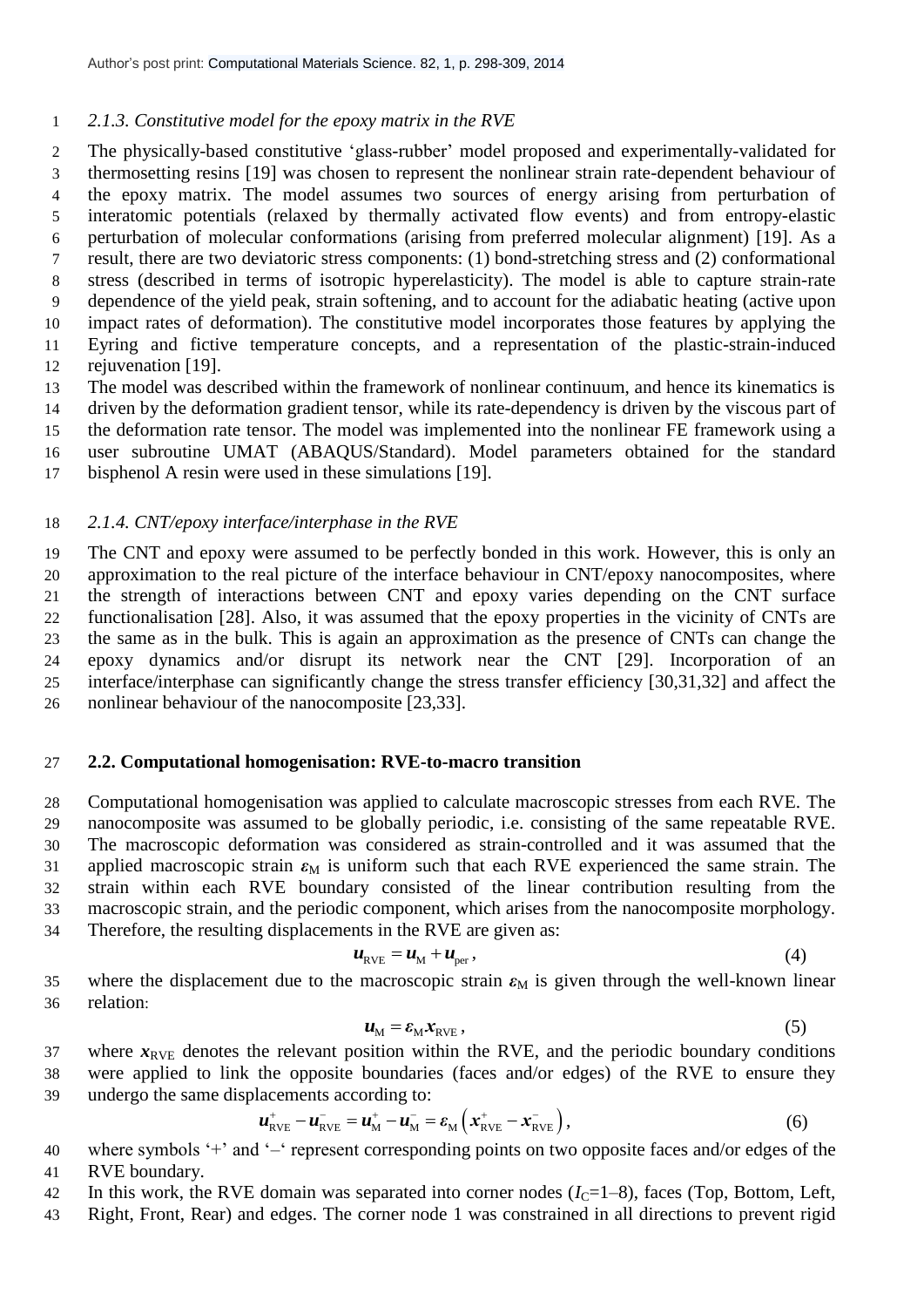- body movement and the Eqs. (5)–(6) were applied to the relevant RVE regions to simulate the macroscopic uniaxial compression of the nanocomposite in the x-direction. Fig. 3 and Table 2 show the displacements and constraints applied to 2D and 3D RVEs.
- 

4 The macroscopic Cauchy stresses 
$$
\sigma_M
$$
 were calculated from the forces resulting from the surface  
tractions caused by the displacements imposed on the RVE boundaries (see Eq. (4)): 
$$
\sigma_M = \frac{1}{V_{RVE}} \int_{r_{RVE}} \sigma_{RVE} (x) dV = \frac{1}{V_{RVE}} \int_{r_{RVE}} t_{RVE} \otimes x_{RVE} d\Gamma,
$$
 (7)

 For the boundary conditions applied in this work (see Fig. 3 and Table 2), Eq. (7) results in the macroscopic stress component  $\sigma_{xx} = V_{RVE}^{-1} f_{x(2)} x_{x(2)}$  $\sigma_{xx} = V_{RVE}^{-1} f_{x(2)} x_{x(2)}$  where  $f_{x(2)}$  and  $x_{x(2)}$  denote force and position of 

the node 2 (see Fig. 3).

#### **3. Results and discussion**

 The developed 2D and 3D computational models were used to predict the large strain compressive response of CNT/epoxy for different material compositions and nanocomposite morphologies. The results are presented and discussed in this section. First a mesh convergence study is addressed followed by the determination of the RVE size and ensemble size. Subsequently, the results section is focussed on the investigation of the 2D and 3D modelling approach with respect to the effects of CNT aspect ratio, CNT volume fraction and strain-rate effects on the large strain nanocomposite response. For this purpose, stress-strain parameters introduced in Section 3.2 were analysed. Furthermore the computational effort of 2D and 3D RVEs is presented and finally the predictions are compared against experimental data from literature.

#### **3.1. Mesh convergence**

 The mesh density can influence FE results significantly, especially when nonlinear FE simulations are performed. Thus, the sensitivity of the stress-strain behaviour to the density of the FE mesh was studied for 2D and 3D models (CNT aspect ratio of 50, CNT volume fraction of 1%). In order to minimise the computational time, relatively small models incorporating only five CNTs were used in the mesh study. 2D models allowed for constant and fine mesh densities due to their computational efficiency (relatively small number of degrees of freedom and element integration points). Therefore, the mesh was refined globally by reducing the average element size. For the sake of computational cost reduction, 3D models were only refined in regions of interest, i.e. the mesh density of the matrix domain close to the CNTs was enhanced by using more elements along the CNT circumference and also along the CNT axis.  $\sigma_w = \sqrt{\frac{1}{2} \epsilon_{\text{NN}} (A/dV)} = \sqrt{\frac{1}{2} \epsilon_{\text{NN}} (A/dV)} = \sqrt{\frac{1}{2} \epsilon_{\text{NN}} (B \cdot R_{\text{NN}} e dT)}$ . (7) Tombis in the meson of the results of meson only the results of meson only the results of meson of the results of meson of the re

- These mesh refinement strategies are denoted here by: (A) one number in 2D, e.g. 11, which stands for the element number along the 2D CNT, and (B) a set of two numbers, e.g. 17;4 - the first number refers to the element number along the 3D CNT axis and the second number specifies the element number along the circumference of the 3D CNT.
- Additionally, and for completeness, two special cases of mesh refinement were also considered for the 3D model. First, the effect of the size growth parameter for ABAQUS built-in free meshing algorithm on the result was investigated. Apart from the element seeding at the geometric edges (e.g. RVE edges), the user can adjust a size growth parameter for interior elements (*sizeGrowth*), which affects the element edge lengths inside the geometric volume. The parameter was decreased from '*sizeGrowth*=MAXIMUM' to '*sizeGrowth*=MODERATE' (case 17;4\*). Secondly, the element edge length at the model cube edges was treated as an additional factor and it was changed
- 41 from  $0.108 \times CNT$  length to  $0.077 \times CNT$  length (case 17;4\*\*).
- The mesh density effect on 2D stress-strain curves are not shown here as the true stress-true strain
- curves of the two mesh extremes, i.e. mesh densities with 50 and 11 elements along the CNT axis,
-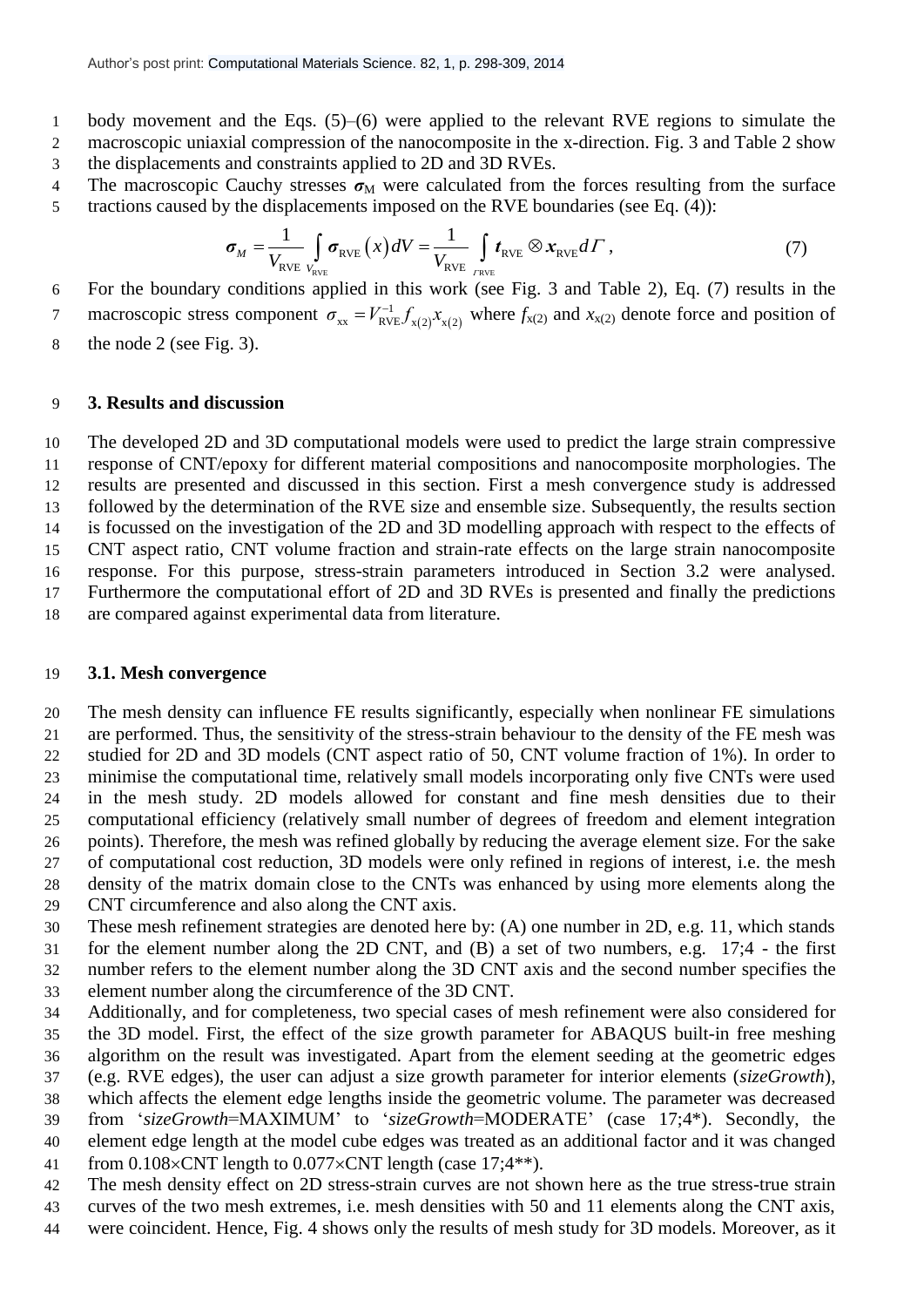was found that the linear elastic regime and yield peak stress are relatively unaffected by the tested mesh densities in the 3D model, the analysis is focused on the nonlinear portion of the 3D stress-strain behaviour.

 In particular, the post-yield behaviour showed a mesh dependence. The number of elements along the CNT axis (see Fig. 4a) and along the CNT circumference (see Fig. 4b) influences the post-yield behaviour significantly. The effect of size growth parameter and the element edge length at the model cube edges is negligible. The stress-strain curves converge for the case 50;4 as further mesh refinements with more elements along the CNT axis (case 100;4) or along the CNT circumference (case 50;8) brought negligible effects. As a summary, Fig. 5 shows the convergence of the overall nanocomposite stress value (for 2D and 3D models at 15% of the overall true strain) when plotted as a function of element number.

 It is noteworthy to mention that premature termination of FE analyses becomes a serious problem when relatively fine meshes are used, as for example obtained for the mesh refinement cases 50;4, 100;4 and 50;8. This is caused by the excessive magnitude of local stresses in the matrix (in the vicinity of CNTs) resulting from the enhanced nonlinear hyperelastic response of the constitutive model, which captures the strain hardening behaviour of the epoxy matrix. This resulted in local stresses rising rapidly with a small increase of strains, leading to convergence problems in the numerical solution. The numerical convergence may be improved by the development of a more robust constitutive tangent. However, as those local stresses exceeded the strength of pure epoxy matrix under macroscopic compression [7], continuation of the analysis would lead to unphysical results. Instead, introduction of a damage variable into the constitutive model for the epoxy matrix will be explored in the future. Therefore, case 17;4 for 3D models was finally chosen as a compromise between accuracy and achievable finite strains, which are nearly twice as much as for the case 50;4.

## **3.2. RVE size and ensemble size**

 RVE size and the ensemble size (number of RVE realisations per case) are important for accurate predictions of the nanocomposite response. Deterministic size effects specify the minimum volume of the RVE, provided that they converge with increasing RVE size, while statistical size effects specify the number of RVE realisations according to the required accuracy. Thus, studies with 2D and 3D RVEs composed of different numbers of CNTs were carried out to investigate deterministic and statistical RVE size effects.

 Specific parameters representing subsequent stages of the stress-strain behaviour of CNT/epoxy nanocomposites were selected for the analysis of the RVE size and ensemble size: (a) the Young's modulus *E* was defined here as initial slope of the stress-strain response of both, 2D and 3D models; 35 (b) the yield peak stress  $\sigma_Y$  (start of material softening) or, in absence of a pronounced yield peak, 36 the yield strength  $\sigma_{p1}$  with an offset of 1% of plastic strain; (c) the minimum tangent modulus  $T_{min}$ 37 of the whole curve; (d) the softening strain limit  $\varepsilon_S$  (the true strain value representing the end of the softening regime and the start of the hardening regime, corresponding to a stress minimum between softening and hardening); (e) the initial hardening modulus *H* (only for 2D RVEs) defined here as secant modulus between the point (in the hardening regime), where the tangent modulus is equal  $t_1$  to1.5x10<sup>8</sup>Pa, and the point on the graph determined by adding 0.05 to the true strain value of the first point.

 All RVE-size studies were carried out for the CNT volume fraction of 1%, which represents the highest volume fraction considered in this work and thus accounts for the maximum CNT-CNT interactions. The influence of the CNT aspect ratio on the RVE size was studied for 2D (aspect ratios of 25, 50 and 100) and for 3D (aspect ratios of 25 and 50) models. Two nanocomposite morphologies were considered: (1) 2D and 3D, with randomly oriented and randomly distributed CNTs, and (2) 3D with aligned and randomly distributed CNTs. RVE-size studies were performed 49 for the quasi-static strain rate of  $1x10^{-3}s^{-1}$ , as it was assumed that the conclusions will also hold for

higher strain rates.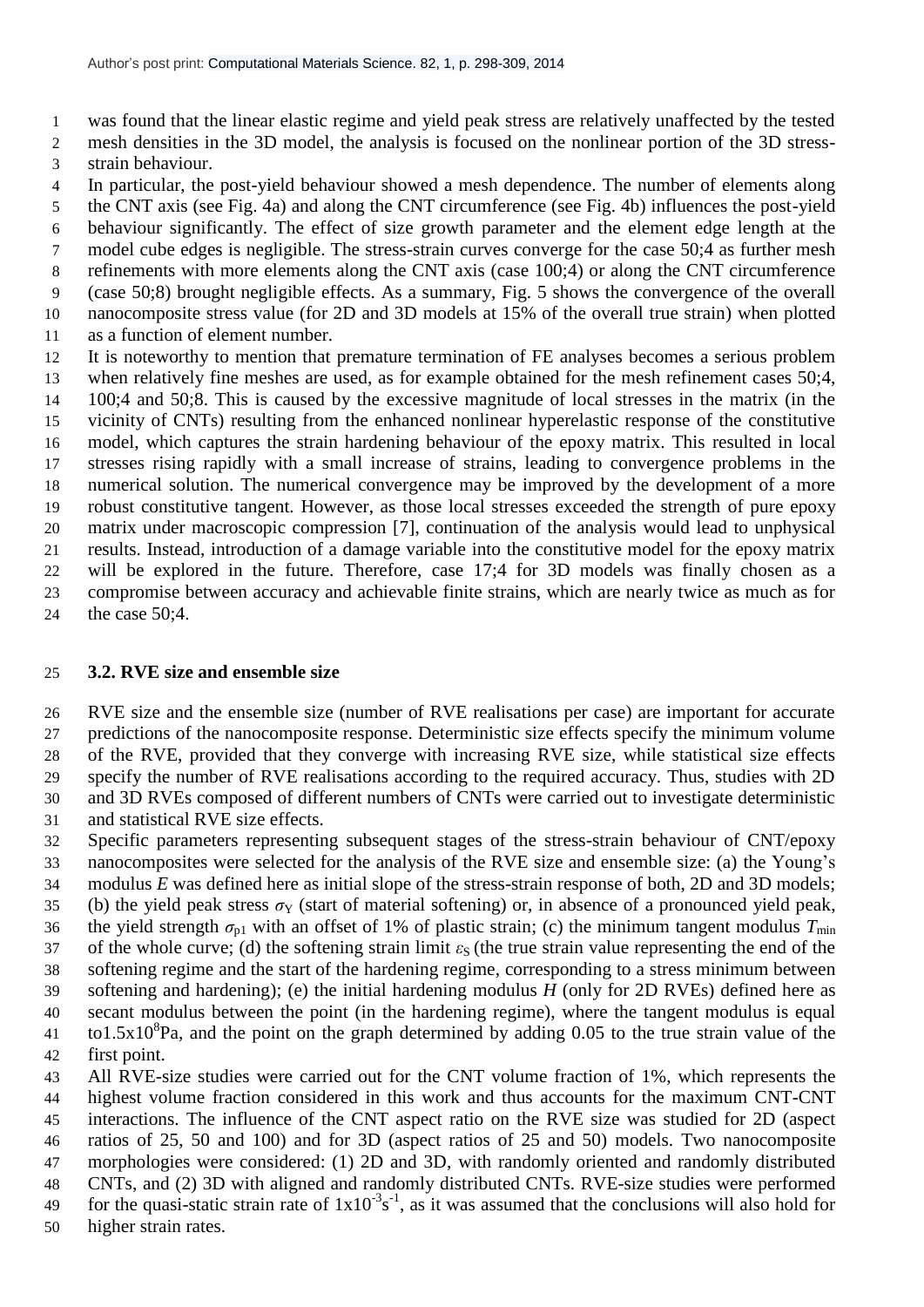- The volume element (VE) size was varied indirectly by changing the number of incorporated CNTs.
- Thus, the objective was to determine a minimum number of CNTs, and to choose a number of RVE
- realisations (RVE ensemble size) that ensures an acceptable width of the confidence interval. All
- stress-strain parameters mentioned above were investigated and the number of realisations varied
- between 10 (for small VEs) and 3 (for large VEs).
- 6 As an example, Fig. 6a and 6b shows the evolution of  $E$  and  $T_{\text{min}}$  as a function of CNT number, i.e.
- VE size. The standard deviations of the investigated parameters of VE ensembles are represented by the error-bars. Deterministic size effects refer to variation of the means across VE sizes, while statistical size effects refer to variation of the standard deviations across VE sizes. Thus, potential
- deterministic size effects are indicated by effects of CNT number on the investigated parameters.
- Due to the limited number of VE realisations, parametric Welch's tests (with and without rank transformation) [34] were performed to conclude upon the statistical significance of potential deterministic size effects. Unequal variances were assumed due to statistical size effects that cause the standard deviations to decrease with increasing VE size. The null hypotheses (H0) on the 15 equality of the means of two VE sizes were tested at two significance levels of  $\alpha$ =0.05 (significant) and *α*=0.01 (highly significant). The results of the Welch's tests are shown in Table 3. Fig. 6c shows how a deterministic size effect shows up in a larger slope in the post-yield regime for 3D
- 18 VEs with aligned CNTs (CNT aspect ratio of 50), and previously indicated as the effect on  $T_{\text{min}}$  (see
- Table 3).
- Investigation of the strain-hardening behaviour of the nanocomposites was only possible for 2D VEs of CNT aspect ratio of 25 and 50 because of the premature termination of simulations at early stages of the hardening response (see comment in Section 3.1).
- The results suggest that the minimum number of randomly oriented CNTs of aspect ratio of 50 in 2D RVEs is 60 CNTs or higher due to a deterministic size effect affecting the hardening modulus
- *H*. A convergence study of the deterministic size effect on *H* was not carried out due to computational constraints. However, in the context of comparison of 2D and 3D RVE approaches, an investigation of the hardening modulus was omitted due to premature termination of simulations of 3D RVEs. Hence, the selection of a smaller RVE size was deemed to be reasonable. The minimum number of randomly oriented CNTs with an aspect ratio of 100 in 2D RVEs is 20 CNTs. For 3D cuboidal RVEs (with aligned CNTs) a minimum number of 12 CNTs is suggested.
- The confidence interval widths (*CIW*) were calculated for the stress-strain curve parameters for various ensemble sizes (i.e. the number of VE realisations). Ensemble standard deviations were assumed to be equal for various ensemble sizes. Student's t-distribution was used due to small ensemble sizes. The results for two stress-strain curve parameters are shown in Fig. 7. For 3D RVEs 35 composed of randomly oriented CNTs a significant reduction of the *CIW* of the parameter  $\varepsilon_{\rm S}$  was obtained by increasing the CNT number from 15 to 25 CNTs. An RVE populated with 25 CNTs 37 possesses a normalised *CIW* of the parameter  $\sigma_Y$  of 5% for an ensemble size of 5. Minor improvements were obtained for this parameter by increasing the ensemble size. Hence, an RVE containing 25 CNTs of an acceptable ensemble size of 5 was chosen in the 3D case. In a similar manner, RVEs populated with 20 CNTs and subject to 5 realisations were chosen for the 2D random orientation case, while RVEs containing 20 CNTs with 3 realisations were selected for the 3D aligned case.

# **3.3. 2D versus 3D RVE-based analyses of finite strain compressive behaviour of the nanocomposite**

 Finite strain compressive behaviour was predicted using the computational model (see Section 2) to elucidate effects of CNT aspect ratio, CNT volume fraction, and strain rate on stress-strain parameters (as introduced in Section 3.2). Parameter results for the single constituents are presented in Table 4. It is important to point out that the Young's modulus was defined here as initial tangent modulus, which defines the slope of the linear portion of the initial stress-strain behaviour in 2D (plane strain) and 3D. Different assumptions invoked by the 2D (plane strain) and 3D models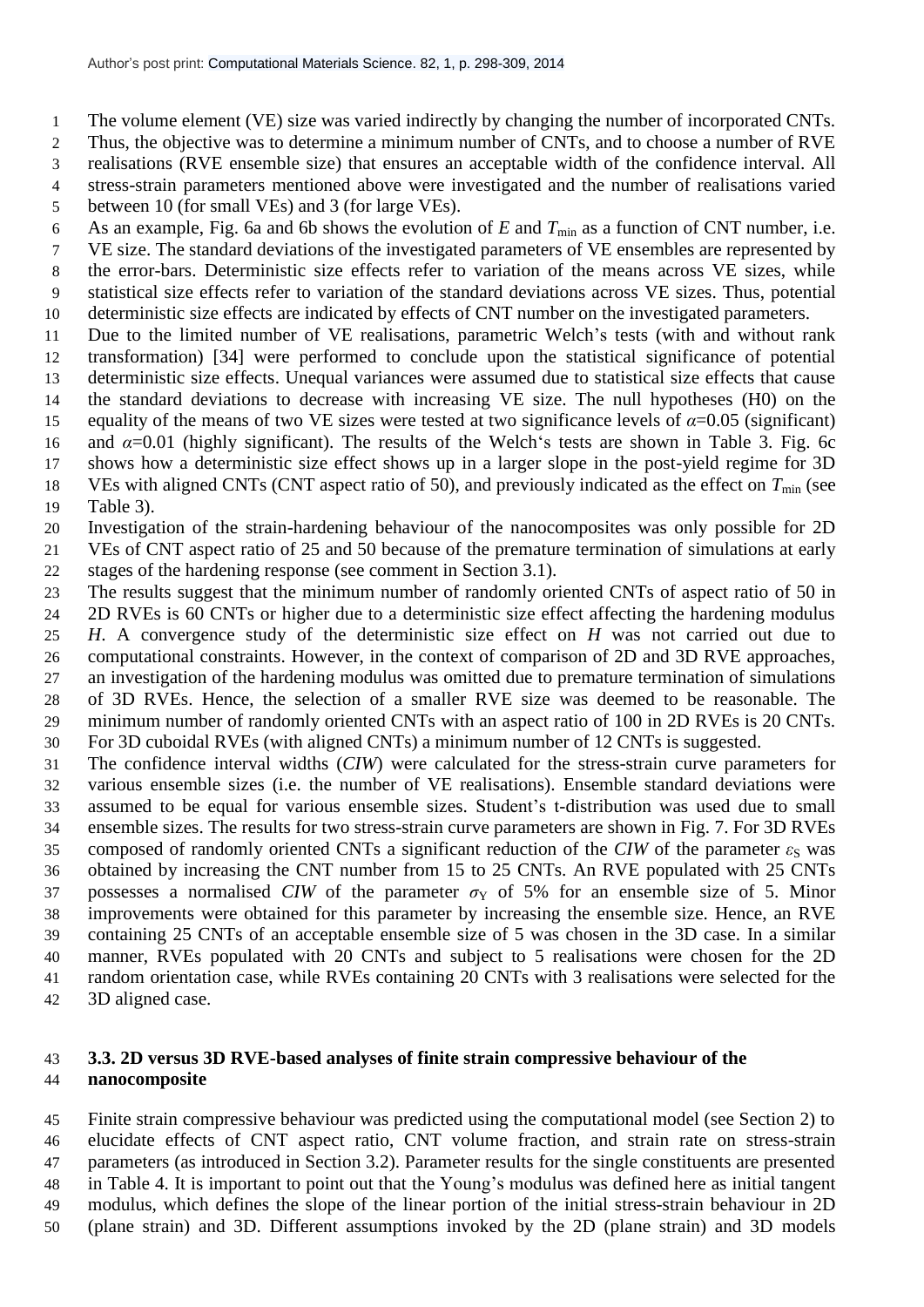- resulted in the deviation between the initial tangent modulus *E* in 3D and its counterpart *E*pe in 2D
- (see Table 4), which can be described through the relationship  $E = (1 v^2)$  $E = (1 - v^2) E_{\text{pe}}$  [35], where *v* denotes
- Poisson's ratio. Throughout this paper we use the term Young's modulus to define the initial tangent modulus of the 2D (plane strain) and 3D stress-strain curves.
- Previously selected RVE sizes (in terms of CNT numbers) and RVE ensemble sizes for randomly
- oriented CNTs (see Section 3.2) were used for RVEs populated with aligned CNTs. For 2D RVEs,
- the RVE size for randomly oriented and aligned CNTs was assumed to be the same.

## *3.3.1. Effect of CNT aspect ratio*

 The effect of CNT aspect ratio is shown in Figs. 8 and 9. Both figures show results obtained for RVEs containing randomly distributed and randomly oriented CNTs volume fraction of 1% and 11 subjected to quasi-static strain rates  $(1 \times 10^{-3} s^{-1})$ . Typically, aspect ratios for CNTs are claimed to be larger than 100. However, as CNTs frequently occur in a wavy form, the effective aspect ratios (i.e. those, which allow for an efficient stress transfer) are actually much smaller – thus, three aspect ratios were investigated: 25 (2D and 3D), 50 (2D and 3D) and 100 (2D case only).

 As expected, incorporation of CNTs (and their increasing aspect ratio) leads to an increase of Young's modulus *E* of the nanocomposite of around 4% (5.5%, 8%) for 2D RVEs of aspect ratio of 25 (50, 100) and 7.5% (9.5%) for 3D RVEs of aspect ratio of 25 (50) (see Fig.9a). 2D models predicted a stiffer response (in the linear elastic regime) both for pure epoxy and its nanocomposite, when compared to 3D models (see Fig. 8). Therefore, it is concluded that the cause of the stiffer 2D response is the well-known effect of the constraint on the out-of-plane strain caused by the plane strain assumption. The normalised Young's modulus in the 3D case is slightly larger than in the 2D case, probably caused by the better stress transfer due to larger CNT surface area in 3D and the smaller average CNT distance due to the 3D effect.

24 Values of the parameter  $\sigma_Y$  (yield peak stress) show a difference between 2D and 3D models, which is qualitatively similar to those obtained for pure epoxy under plane strain (2D) and 3D conditions (see Fig. 8). However, the CNT presence and the increase in CNT aspect ratio had a negligible 27 effect for 2D RVEs, whereas for 3D RVEs a significant increase from around 4.5% to 7% in  $\sigma_Y$  was predicted for the increase in CNT aspect ratio from 25 to 50 (see Fig. 9b). The local matrix behaviour of the 2D and 3D models was compared in order to determine the reason for this behaviour. In the averaged true stress-applied strain curves of the matrix one can observe a slight decrease of the yield peak stress in 2D models and the increase of the yield peak stress in 3D models. This can be explained by comparing the CNT distributions in 2D and 3D models. For the same volume fraction a denser CNT distribution is generated in 3D with a much smaller average CNT to CNT distance – a 3D scaffold of densely packed CNTs is compared against well separated CNTs in the 2D plane (see Fig. 10). The dense CNT networks in the 3D RVEs limit the expansion in the lateral directions when the 3D RVEs are subjected to uniaxial loading. Within the matrix, this promotes a bigger volume change as well as an increase in mean stress when compared to pure epoxy. This led to bigger averaged stresses in the matrix and the nanocomposite – a similar effect is imposed by the plane-strain assumption. In contrast, for 2D models with a bigger average CNT to CNT distance, the average mean stress within the matrix around the yield peak was slightly smaller than for the pure epoxy. It is noteworthy to mention that the latter result was also present in 3D models, but the increased mean stress is believed to compensate its effect on the nanocomposite yield peak stress.

 Subsequently, a decrease of the magnitude of softening modulus (defined by a reduced softening slope) with increasing CNT aspect ratio was found for 3D RVEs (see Fig. 8), while a small increase of the magnitude of softening modulus was predicted for 2D RVEs. Two main effects were identified to contribute to the reduced softening response in 3D. First, the CNT to CNT distance is reduced (as explained earlier), which causes the increase of the averaged mean stress in the matrix. Secondly, the averaged stress in the CNTs increases well beyond the yield peak within the matrix for the 3D RVE, as shown in Fig. 11. In contrast, the averaged stress within the CNTs for 2D RVEs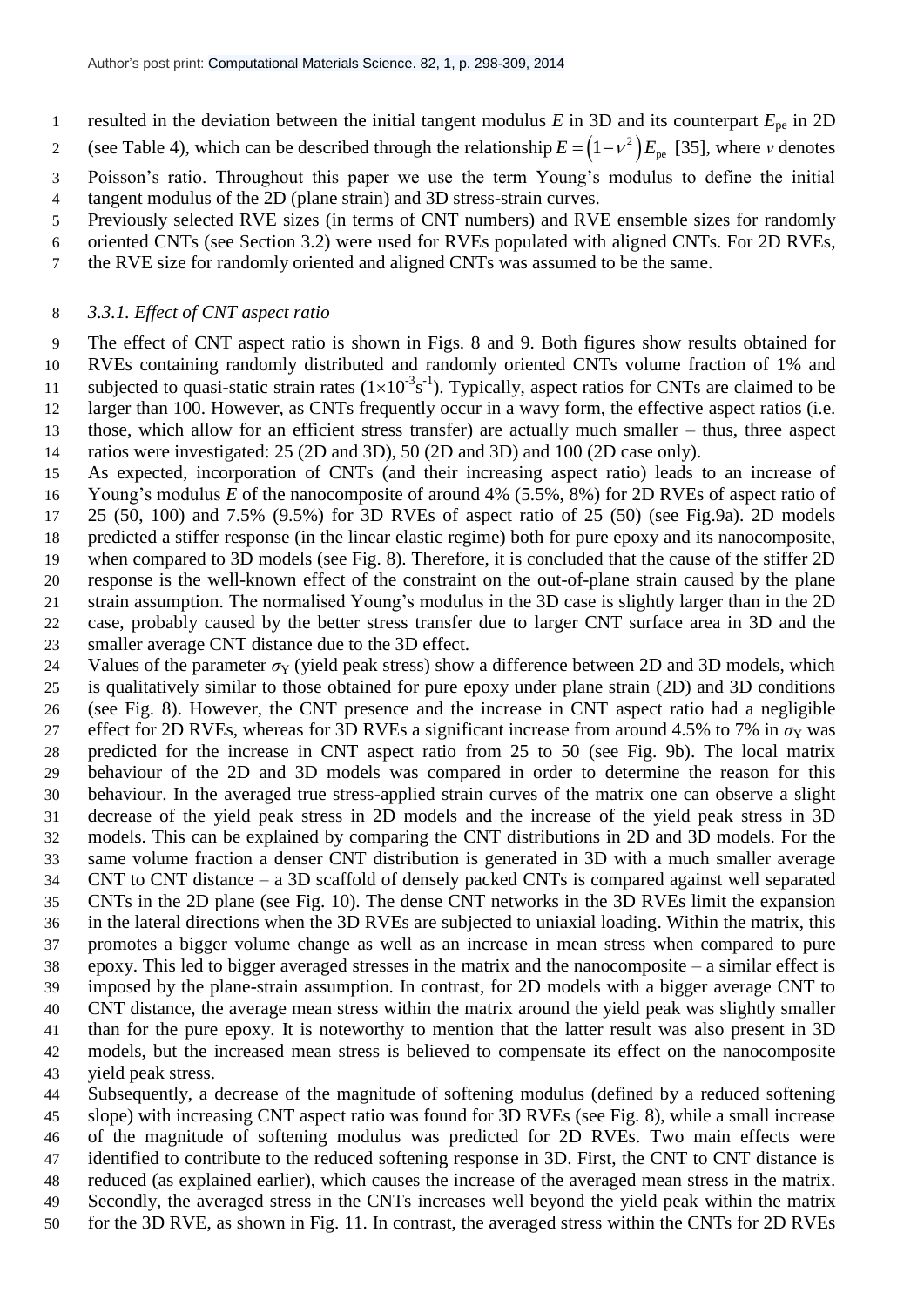resembles closely the average response of epoxy with regimes such as yield, softening and hardening. The large CNT to CNT distance in 2D RVEs limits the inter-particle interaction, and thus the averaged stress response of CNTs is mainly governed by the behaviour of epoxy. It is believed that the increased inter-particle interaction in 3D RVEs (because of the smaller CNT to CNT distances) changes an epoxy-like behaviour for the CNTs and therefore for the nanocomposite.

 It was predicted that increasing CNT aspect ratio accelerates the onset of strain hardening, as 8 indicated by the decreased strain softening limit  $\varepsilon_S$  (see Fig. 9c). Changing the aspect ratio from 25 9 to 50 reduced  $\varepsilon_{\rm S}$  both for 2D and 3D models around 20% for 3D, and 7% for 2D models. This difference between 2D and 3D models is a further consequence of the difference in nanocomposite morphology, as explained above.

#### *3.3.2. Effect of CNT volume fraction for aligned and random CNT orientations*

 The effect of CNT volume fraction on the compressive true stress-true strain curves for aligned CNTs and randomly oriented CNTs is shown in Figs. 12 and 13 using 2D and 3D RVEs. In each case, the predictions are for RVEs with CNT volume fractions of 0.5% and 1% and aspect ratio of

16 50. They were obtained for the quasi-static strain rate of  $1 \times 10^{-3}$  s<sup>-1</sup>.

 In general, the CNT volume fraction has a qualitatively similar effect on the stress-strain parameters, as the CNT aspect ratio. As expected, the Young's modulus increased linearly with increasing CNT volume fraction (see Fig. 13a). The largest enhancement is associated with 3D nanocomposite morphologies of aligned CNTs with an improvement of ~32% for CNT volume fraction of 1%, while less than half this value was obtained for its 2D counterpart (i.e. ~14% increase of Young's modulus for CNT volume fraction of 1%). This is again caused by the improved stress transfer due to the larger surface area in 3D and the smaller average CNT distance due to the 3D effect. Significantly smaller differences for the Young's modulus between 2D and 3D

RVEs were found for random CNT orientations.

 An interesting result was observed regarding the effect of volume fraction on the nanocomposite 27 yield peak. In particular, the volume fraction does not affect the yield peak parameter  $\sigma_Y$  in 2D models (see Fig. 13b) (similarly to the effect of aspect ratio in 2D). However, for 3D models there 29 is a linear increase in  $\sigma_Y$  with increased CNT volume fraction. Larger effects were found for 3D nanocomposite morphologies of aligned CNTs (rather than random) with an increase from 15% to 33%. This matches the magnitude of the effect of CNT volume fraction on the Young's modulus of the nanocomposite. It is noteworthy to mention that in contrast to 3D nanocomposite morphologies of randomly oriented CNTs, this effect does not arise from the increase in the nanocomposite mean stress. Rather the mean stress within the matrix was actually smaller than for the pure epoxy at applied strains corresponding to the yield peak stress. Instead, it is believed that the major contribution here is brought by the larger stress, which was carried by the 3D CNTs, as shown in Fig. 14, in terms of averaged true stress-applied strain curves for the reinforcement. It is expected that a larger surface area of CNTs within the 3D models contributes to that by promoting a much

better stress transfer.

 Additionally, it must be mentioned that there is a second averaged CNT stress peak followed by the stress drop located in the hardening regime (at around 35-40% of applied nominal strain) as predicted by 2D RVEs (see Fig. 14). It originates from intensive bending and rotation of 2D CNTs, which reduces the stress transfer.

- Then, a significant decrease in the magnitude of softening modulus (case CNT volume fraction of
- 0.5%) and the disappearance of the softening behaviour (case CNT volume fraction of 1%) were predicted by 3D RVEs with aligned CNTs. It is believed that this results from the significant increase of the averaged CNT stress in 3D RVEs, as discussed above and shown in Fig. 14.
- 48 The softening strain limit *ε*<sub>S</sub> was predicted to decrease with increasing CNT volume fraction (see
- Fig. 13c).The corresponding true strain values were found to be larger for 3D RVEs than for 2D
- RVEs, and also larger for aligned CNTs than for randomly oriented CNTs: (a) for CNT volume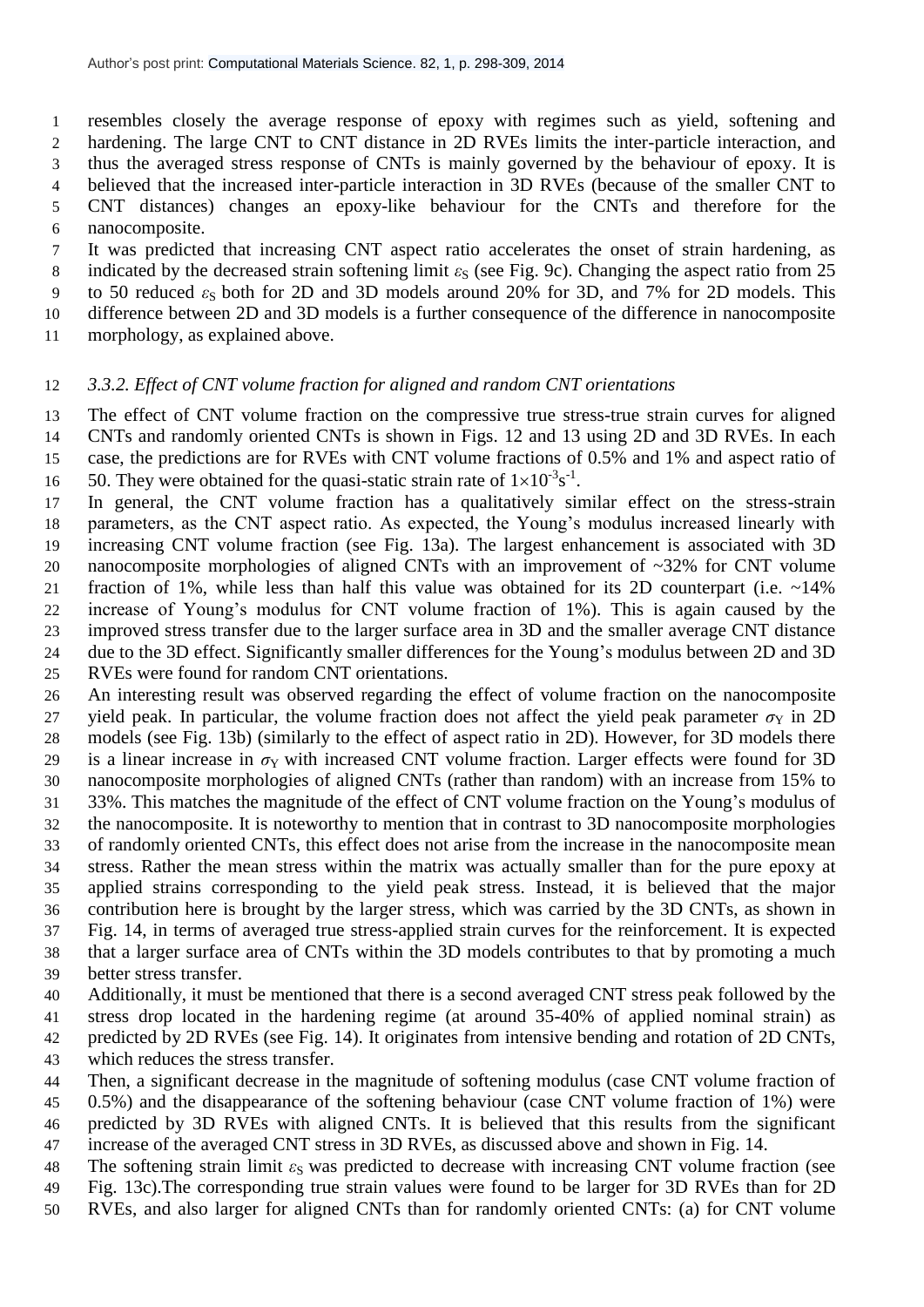- 1 fraction of 0.5%, a reduction of 20-25% in  $ε<sub>S</sub>$  was obtained for 2D and 3D approaches of randomly oriented CNTs, (b) decrease of 40% (2D) and 55% (3D) was predicted for aligned CNTs.
- *3.3.3. Effect of strain rate for aligned and random CNT orientations*
- The effect of strain rate for aligned CNTs and randomly oriented CNTs is shown in Figs. 15 and 16 5 for strain rates of  $1 \times 10^{-3}$  (quasi-static strain rate) and  $1 \times 10^{3}$  s<sup>-1</sup> (impact rate of strain). Both figures show predictions of RVEs containing CNTs of aspect ratio set to 50 and volume fraction equal to 1%. The stress-strain parameters in Fig. 16 were normalised against corresponding values of pure
- epoxy subjected to quasi-static strain rate.
- For pure epoxy, the increased strain rate shifted the yield peak stress and the corresponding strain to larger values (see Figs. 15 and 16a). A conventional explanation is that the time window of material deformation becomes smaller than the relaxation time of the material. Similar trends were predicted for the nanocomposite using 2D and 3D RVEs with aligned and randomly oriented CNTs. As recognised in the previous section, nanocomposite morphologies of aligned CNTs in the 3D case
- 14 exhibit a larger increase of  $\sigma_Y$  or  $\sigma_{p1}$  than morphologies of randomly oriented CNTs. However, the
- magnitude of this enhancement was larger for impact rates of strain (~55MPa) than for the quasi-
- static strain rates (~35MPa) (see Fig. 15).
- 17 Considering the softening strain limit parameter  $\varepsilon_{\rm S}$ , its normalised value did not show a significant dependency on the strain rate as predicted by 2D RVEs – for pure epoxy it shifted to slightly smaller values of strain with increasing strain rate.
- 20 For 3D approaches, the effect of strain rate on  $\varepsilon_S$  is shown only for nanocomposites of randomly
- oriented CNTs because the softening regime is no longer present after CNT alignment. In that case,
- 22 the normalised parameter  $\varepsilon_{\rm S}$  was significantly reduced from 0.53 to 0.43 when increasing the strain
- 23 rate from  $1\times10^{-3}$  to  $1\times10^{3}$  s<sup>-1</sup> (see Fig. 16b). For the 3D case with aligned CNTs a significantly
- larger slope of the curve in the post yield regime with increased strain rate was predicted (see Fig.
- 15). It is believed that the enhanced inter-particle interaction in 3D RVEs and CNT alignment cause
- an improved matrix to CNT stress transfer in the post-yield regime with the increased strain rate. This is confirmed by the increase of average stresses within CNTs, extracted from RVE models, as
- shown in Fig. 17.

# **3.4. Computational time**

 All simulations were performed using a multi-processor supercomputer. 3D RVEs containing 25 randomly oriented CNTs consisted of around 100000 elements and 800000 degrees of freedom. Typical 3D simulations took around 43 hours of wall-clock time with 60 CPUs and a total CPU time reported by ABAQUS of 364 hours (abort at around 21% of true strain). In contrast, 2D RVEs incorporating 20 randomly oriented CNTs consisted of around 14000 elements and 56000 degrees of freedom. In this case the wall-clock time was 1.5 hours using 24 CPUs and a total CPU time reported by ABAQUS was 7 hours (abort at around 36% of true strain).

# **3.5. Comparison with experiments**

 Some of the predicted stress-strain trends were qualitatively compared with the available experimental data from the literature. Experimental results of Dassios et al. [12] were selected, where the authors investigated the large-strain response of aligned CNT mats impregnated with epoxy under quasi-static compressive loading. Similarly to the predictions using 3D RVE based models with aligned CNTs, the authors observed an increase in Young's modulus and yield peak, and a shift of yielding to larger values of strain for the CNT/epoxy systems, compared to pure epoxy. Due to the relatively large CNT volume fraction of 0.27% and the special arrangement of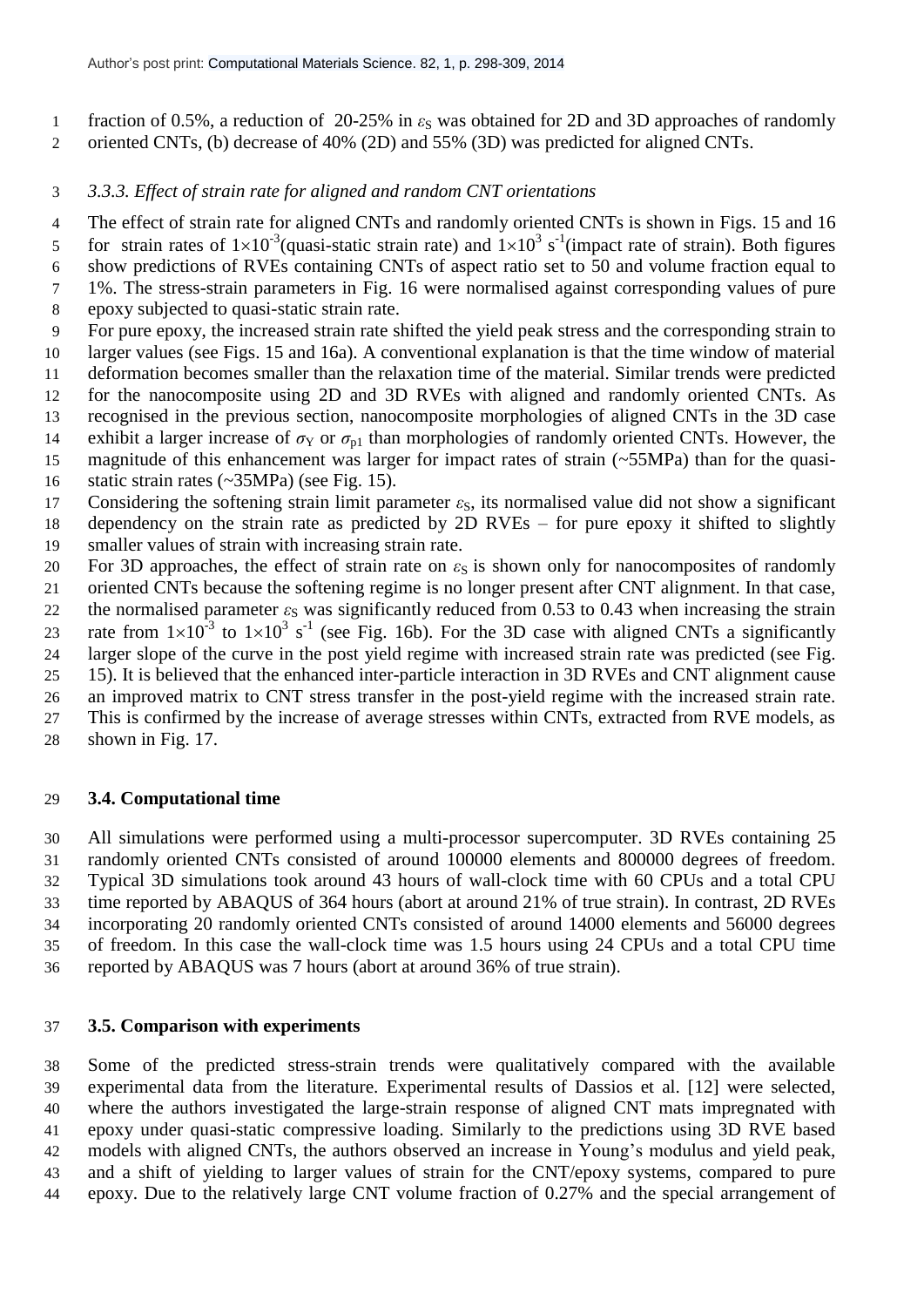CNTs in the mat (thickness of the mat is equal to the CNT length), their compression test result represents an upper bound for the current 3D models of aligned CNTs.

## **4. Conclusion**

 RVE-based modelling of aligned and misaligned (with random orientations) morphologies of randomly distributed CNTs in an epoxy matrix was carried out to investigate the compressive nonlinear, rate-dependent, finite strain response of CNT/epoxy nanocomposites. A particular goal of this work was to compare the 2D RVE-based approach against the 3D RVE-approach to study its accuracy in capturing the behaviour of the nanocomposite and their computational efficiency.

 Relatively large differences between predictions of the nonlinear compressive response were obtained from the 2D and the 3D modelling approach. In general, the 2D RVE approach suffers from a lack of inter-particle interaction due to a larger average CNT to CNT distance and the smaller surface area available for the stress transfer from the matrix to CNTs, when compared to their 3D counterparts. As a consequence (1) the 2D RVE expanded easier in the lateral direction which resulted in an inaccurate prediction of the average mean stress in the matrix, and (2) the average CNT stress in 2D RVEs was found to be significantly smaller than for 3D RVEs. The larger surface area in 3D RVEs promotes more stress to be transferred into CNTs, which better exploits their mechanical properties. Additionally, in 2D RVEs the averaged stress-applied strain response of CNTs resembled that of the pure matrix. In contrast, a smaller CNT to CNT distance in 3D RVEs increased inter-particle interaction, which resulted in an increase of the averaged stress in the CNT component during the strain softening phase of the matrix. Thus, the smaller CNT to CNT distance

in 3D models shields the CNTs from the behaviour of the matrix.

 As a result, the 2D RVEs underestimated the effect of the morphological factors (CNT aspect ratio, CNT volume fraction and CNT orientation) on the salient parameters of stress-strain curves. In particular, the yield peak stress was found to be nearly unaffected by the presence of CNTs and various changes of the morphological factors in the 2D case. In contrast, 3D models predicted significant effects of morphological factors on the yield peak stress. Therefore, despite obvious demands on substantial computational resources (approximately a 70-fold increase in computational time for 3D models), it is nevertheless advisable to use 3D RVEs for accurate prediction of the nanocomposite response.

 The 3D modelling approach predicted that incorporation of CNTs into the epoxy matrix leads to an enhancement of the nonlinear deformation that results in: (1) the increase of yield stress with the CNT aspect ratio, CNT volume fraction and CNT alignment, (2) the change from softening to hardening with the CNT alignment and (3) the shift of the onset of the hardening regime to smaller stages of strain with the CNT aspect ratio and the CNT volume fraction. The CNT alignment was found to have the most significant enhancement effect, especially at high strain rates, which highlights the reinforcement potential of CNTs for impact-resistant applications.

 Some of the predicted stress-strain trends obtained in this work were qualitatively compared with the available experimental data from the literature. Similarly to the predictions using 3D RVE-based models with aligned CNTs, those experimental results show an increase in Young's modulus and yield peak, and a shift of yielding to larger values of strain for the CNT/epoxy systems compared to

pure epoxy [12].

However, it has to be mentioned that in reality, morphologies of CNT based nanocomposites show

CNT waviness, CNT agglomerations and frequently also an imperfect bonding between CNT and

polymer matrix. Future modelling has to account for those aspects in order to overcome the often

observed deviation between experiments and modelling.